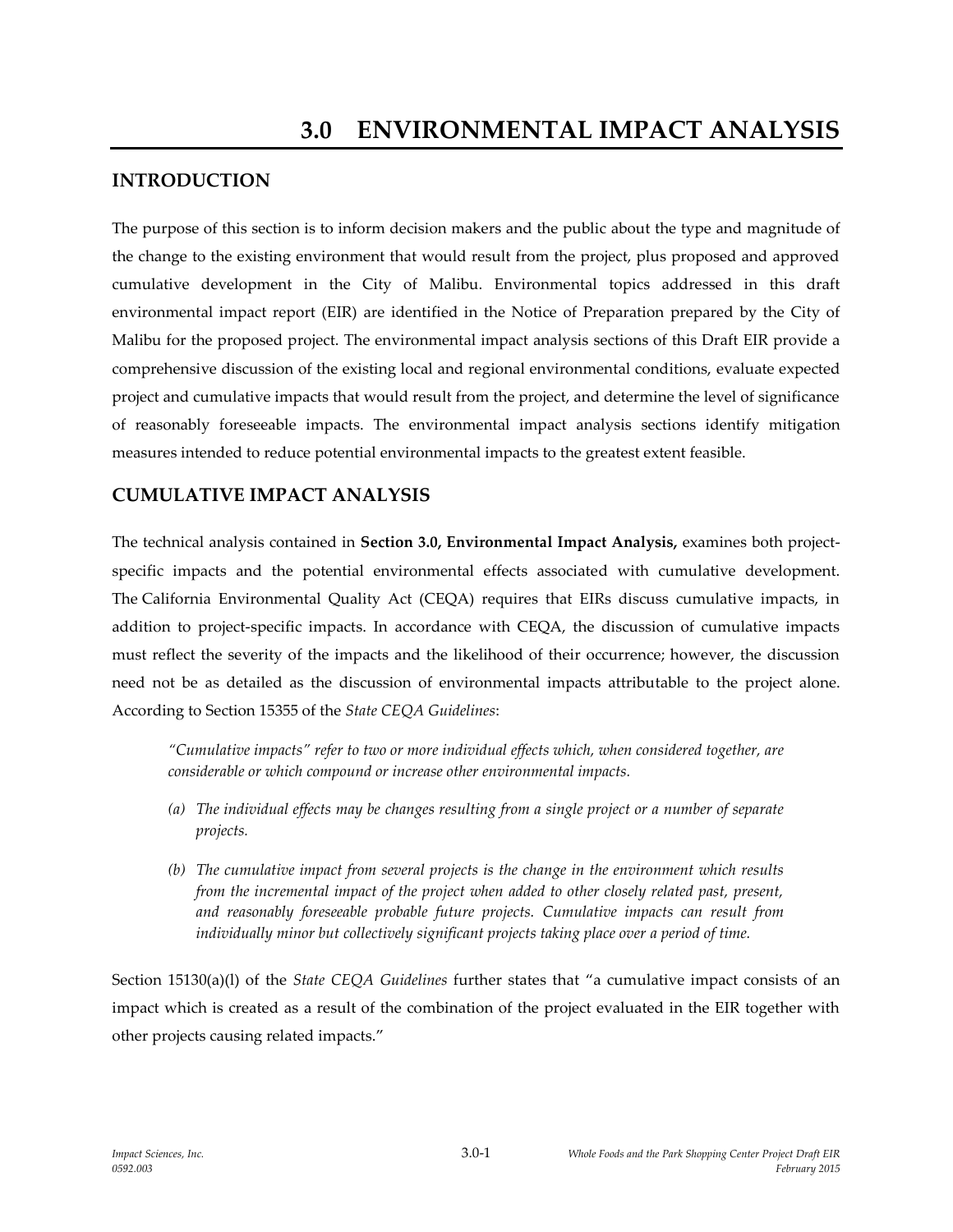Section 15130(a) of the *State CEQA Guidelines* also requires that EIRs discuss the cumulative impacts of a project when the project's incremental effect is "cumulatively considerable."<sup>1</sup> Where a Lead Agency is examining a project with an incremental effect that is not cumulatively considerable, it need not consider the effect significant but must briefly describe the basis for its conclusion. If the combined cumulative impact associated with the project's incremental effect and the effects of other projects is not significant, Section 15130(a)(2) of the *State CEQA Guidelines* requires a brief discussion in the EIR of why the cumulative impact is not significant and why it is not discussed in further detail. Section 15130(a)(3) of the *State CEQA Guidelines* requires supporting analysis in the EIR if a determination is made that a project's contribution to a significant cumulative impact is rendered less than cumulatively considerable and, therefore, is not significant. CEQA recognizes that the analysis of cumulative impacts need not be as detailed as the analysis of project-related impacts, but instead should "be guided by the standards of practicality and reasonableness" (*State CEQA Guidelines* Section 15130(b)). The discussion of cumulative impacts in this draft EIR focuses on whether the impacts of the proposed project are cumulatively considerable.

The fact that a cumulative impact is significant does not necessarily mean that the project-related contribution to that impact analysis is significant as well. Instead, under CEQA, a project-related contribution to a significant cumulative impact is only significant if the contribution is "cumulatively considerable." To support each significance conclusion, the draft EIR provides a cumulative impact analysis; and where project-specific impacts have been identified that, together with the effects of other related projects, could result in cumulatively significant impacts, these potential impacts are documented.

Section 15130(b) of the *State CEQA Guidelines* requires the consideration of the following two elements in the EIR analysis sections to provide an adequate discussion of cumulative impacts: "(A) a list of past, present, and reasonably anticipated future projects producing related or cumulative impacts, including those projects outside the control of the Agency; or (B) a summary of projections regarding anticipated future development contained in an adopted general plan or related planning document, which is designed to evaluate regional or area wide conditions." In this draft EIR, a combination of these two methods is used depending upon the specific environmental issue area being analyzed.

Related projects within the City are presented in **Table 3.0-1, List of Related Projects,** and the locations of these projects are shown in **Figure 3.0-1, Location of Related Projects**. **Table 3.0-1** includes those projects that are (1) completed but not fully occupied; (2) currently under construction or beginning construction; (3) proposed with applications on file at the City of Malibu or the City of Los Angeles; or (4) reasonably foreseeable.

1

<sup>1</sup> Under Section 15065(a)(3) of the *State CEQA Guidelines*, "cumulatively considerable" means that "the incremental effects of an individual project are significant when viewed in connection with the effects of past projects, the effects of other current projects, and the effects of probable future projects."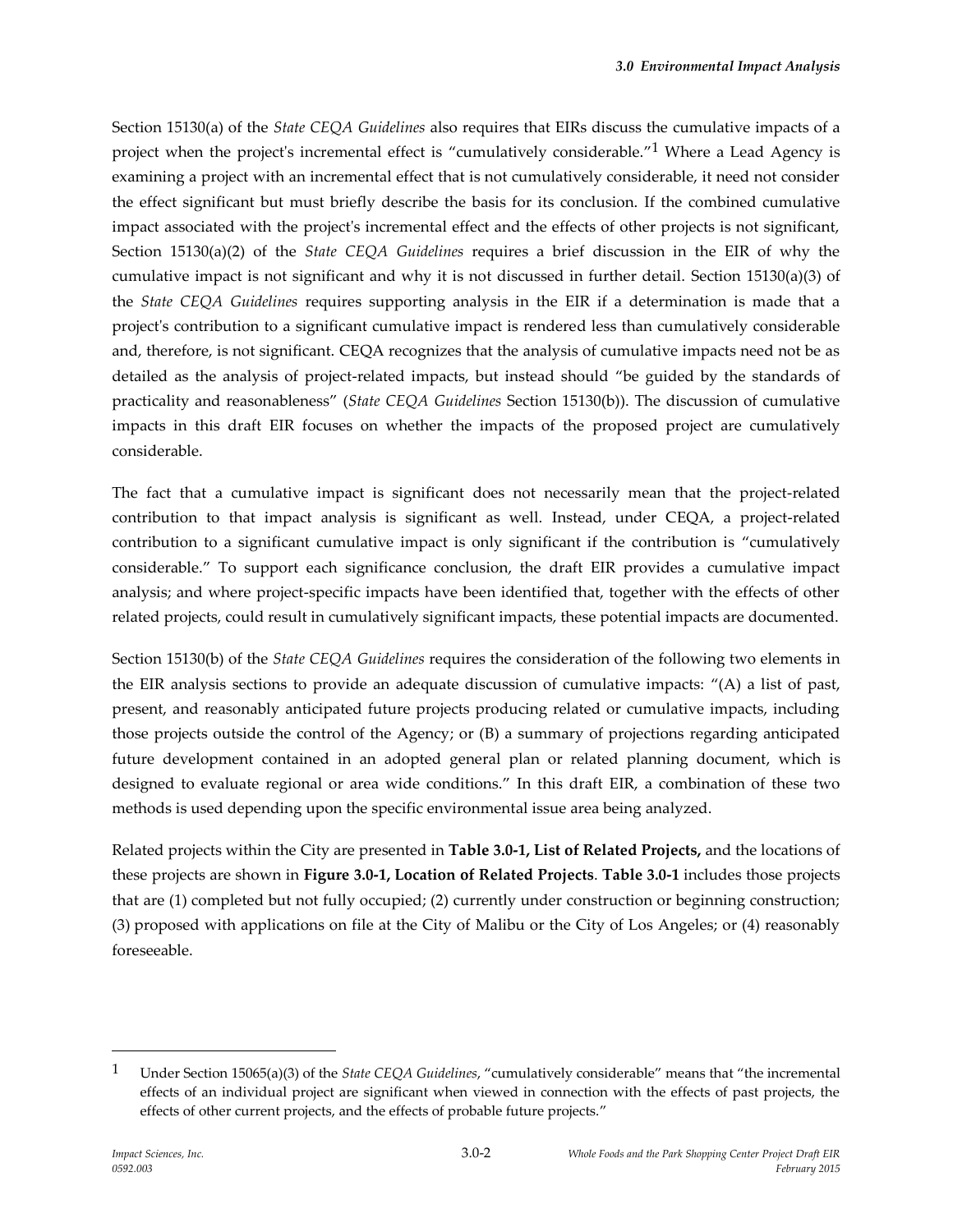

FIGURE **3.0-1**

Location of Related Projects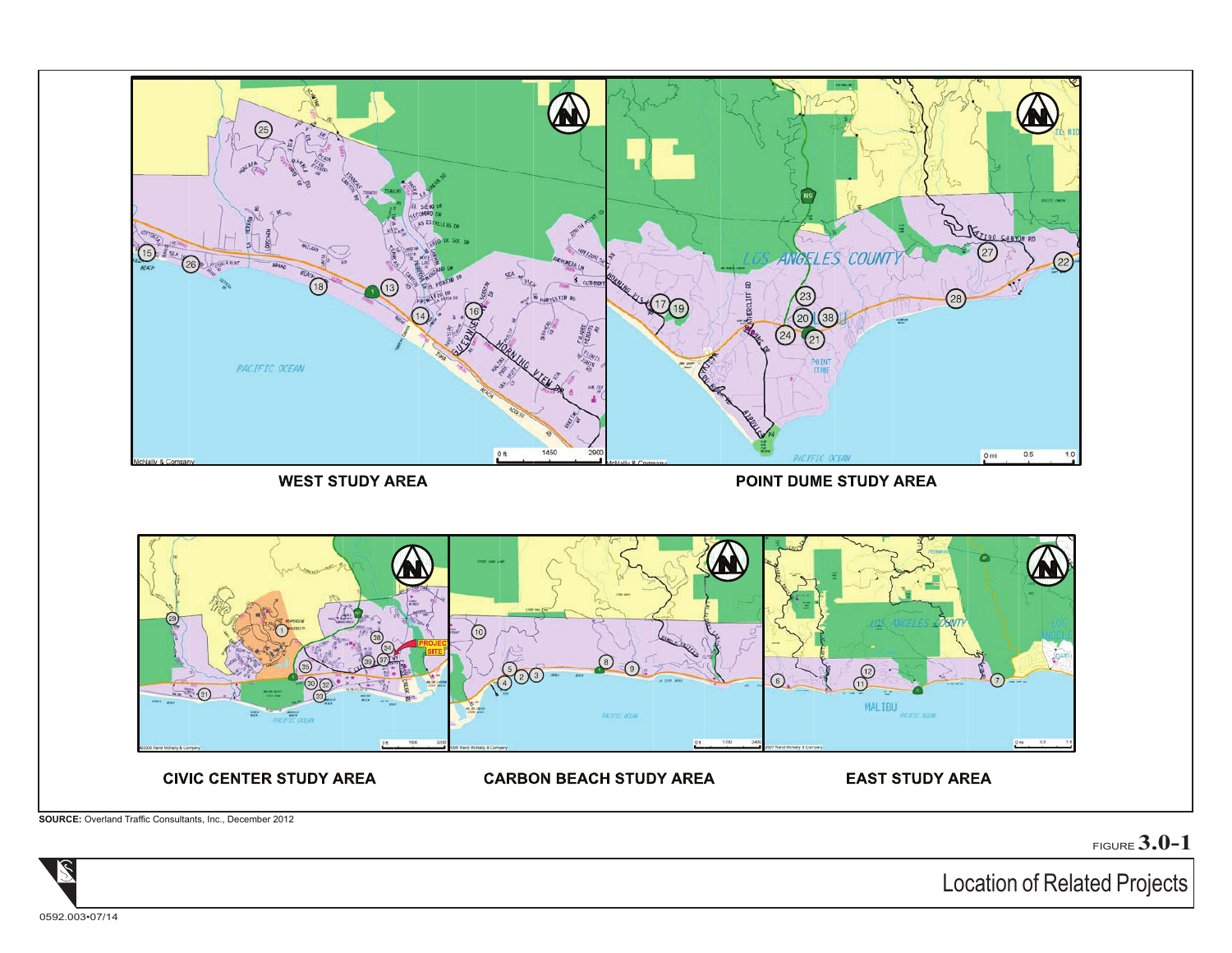| Map          |                                         |                                            |                                  |
|--------------|-----------------------------------------|--------------------------------------------|----------------------------------|
| No.          | <b>Project Name/Location</b>            | <b>Land Use</b>                            | <b>Size</b>                      |
| $\mathbf{1}$ | Pepperdine University                   | Campus Wide upgrades <sup>1</sup>          |                                  |
| 2            | 22716 Pacific Coast Highway             | Restaurant                                 | 7,100 sf                         |
| 3            | 22706 Pacific Coast Highway             | Restaurant                                 | 5,904 sf                         |
| 4            | 22959 Pacific Coast Highway             | Office<br>Retail                           | $2,630$ sf<br>4,517 sf           |
| 5            | 22729 Pacific Coast Highway             | Office                                     | 2,499 sf                         |
| 6            | 22065 Pacific Coast Highway             | Condominiums                               | 8 units                          |
| 7            | 18805,07,09 Pacific Coast Highway       | Single Family                              | 3 du                             |
| 8            | 22301,03,05,09 Pacific Coast Highway    | Single Family                              | 4 du                             |
| 9            | 21997 and 22003 Pacific Coast Highway   | Single Family                              | 2 du                             |
| 10           | 3314 Serra Road                         | Single Family                              | 3 du                             |
| 11           | 20624 and 20630 Pacific Coast Highway   | Single Family                              | 2 du                             |
| 12           | 2110 Seaboard                           | Single Family                              | 4 du                             |
| 13           | 6155 Trancas Canyon Road                | Townhomes                                  | 32 units                         |
| 14           | 30745 Pacific Coast Highway             | Shopping Center                            | 53,423 sf                        |
| 15           | 31720.5 Pacific Coast Highway           | Public Access Improvements                 |                                  |
| 16           | 6270,6304,6312,6282,6398 Sea Star Drive | Single Family                              | 5 du                             |
| 17           | 30215 Morning View Drive                | High School Improvements                   | 35,315 sf                        |
| 18           | Broad Beach Road                        | Restoration Project                        |                                  |
| 19           | 30215 Morning View Drive                | Sports Field Lighting                      |                                  |
| 20           | 28811 Pacific Coast Highway             | Single Family                              | 3 du                             |
| 21           | 28722 Pacific Coast Highway             | Fire Station                               | $6,033$ sf                       |
| 22           | 26038.5 Pacific Coast Highway           | Fish Ladder Project                        |                                  |
| 23           | 6061 Galahad Road                       | Single Family                              | 4 du                             |
| 24           | 6271 and 6277 Zuma Mesa Drive           | Single Family                              | 2 du                             |
| 25           | 31537 Anacapa View Drive                | Trancas Highlands Water Assessment Project | --                               |
| 26           | 31864 and 31866 Sea Level Drive         | Single Family                              | 2 du                             |
| 27           | 5905 and 5909 Latigo Canyon Road        | Single Family                              | 2 du                             |
| 28           | 27535 Pacific Coast Highway             | Single Family                              | 2 du                             |
| 29           | 3500 Puerco Canyon road                 | Single Family                              | 7 du                             |
| 30           | 24120 Pacific Coast Highway             | Single Family<br>Baseball Field            | 5 du<br>1 field                  |
| 31           | 24903 Pacific Coast Highway             | Office                                     | 9,685 sf                         |
| 32           | 23915 Malibu Road                       | Single Family                              | 7 du                             |
| 33           | 24038 Malibu Canyon Road                | <b>SMMC Beach Access Improvements</b>      | $-$                              |
| 34           | 23465 Civic Center Way                  | Office/Institutional<br>Retail             | 56,825 sf<br>77,110 sf           |
| 35           | Rancho Malibu Hotel                     | Hotel Retail<br>Hotel Spa<br>Hotel         | 19,849 sf<br>20,928 sf<br>146 rm |

**Table 3.0-1 List of Related Projects**